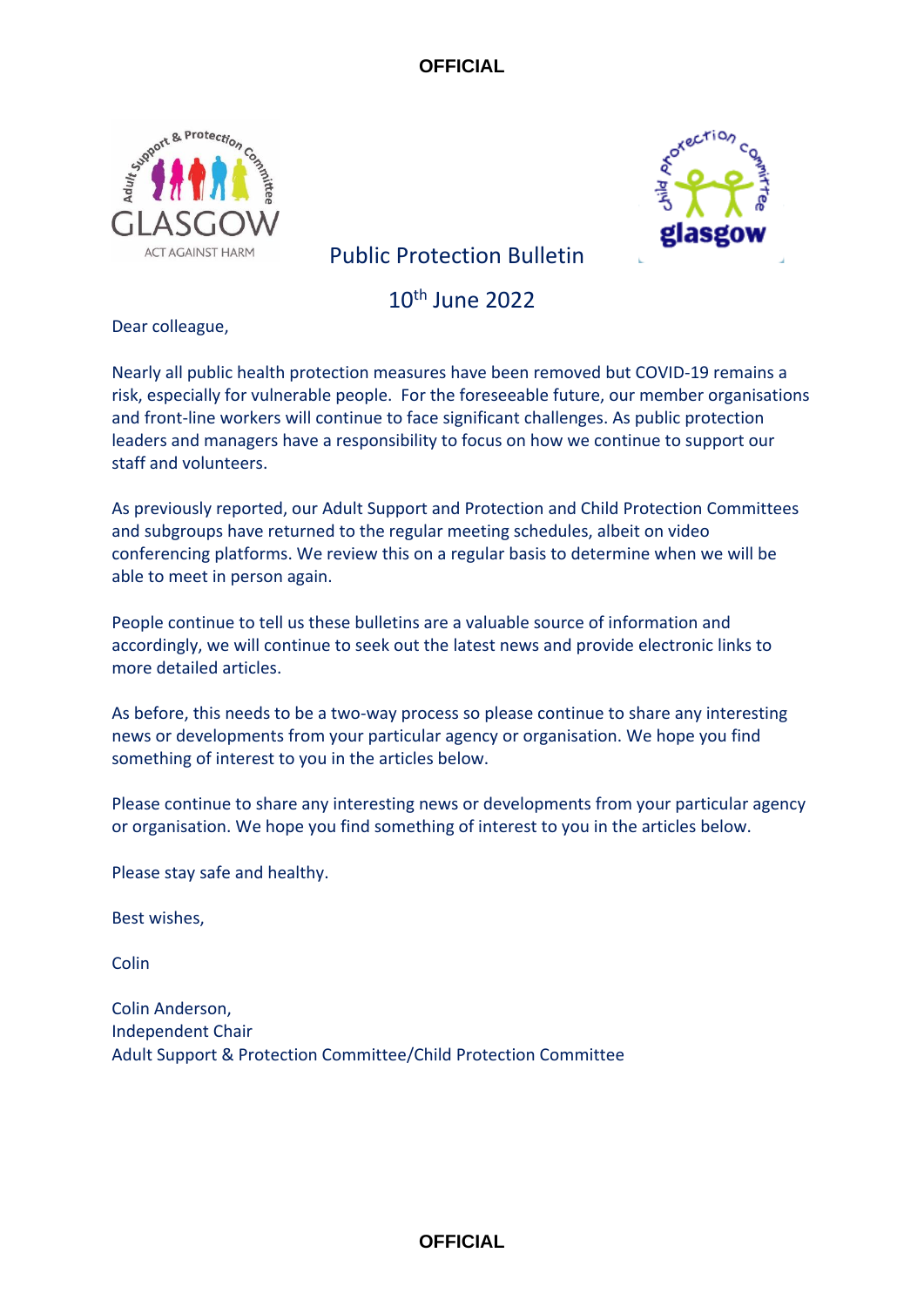## **COVID – 19**

[Social capital: what roles has it played during COVID-19, and how can it be harnessed for](https://covidandsociety.com/social-capital-roles-during-covid-19-harnessed-for-recovery/)  [recovery?](https://covidandsociety.com/social-capital-roles-during-covid-19-harnessed-for-recovery/)

IPPO is pulling together evidence and expertise on the importance of social capital to pandemic recovery strategies – from levels of trust to the role of civil society.

[From Pandemic to cost of living crisis: low-income families in challenging times](https://www.jrf.org.uk/report/pandemic-cost-living-crisis-low-income-families-challenging-times)

The Joseph Rowntree Foundation (JRF) has published the findings of a study looking at the experiences of a group of low-income families during the second half of the pandemic.

## **Children, Young People & Education**

#### [National Review](https://www.gov.uk/government/publications/national-review-into-the-murders-of-arthur-labinjo-hughes-and-star-hobson)

The Child Safeguarding Practice Review Panel has published its national review into the murders of Arthur Labinjo-Hughes and Star Hobson. The report includes specific findings and recommendations for both cases, as well as wider analysis and national recommendations for child protection practice in England.

CPCScotland Neglect Learning Series 2022

Recordings of webinars 1 & 2 are now online and the recording for webinar 3 will be online soon.

[Learning About Neglect event series -](https://eur02.safelinks.protection.outlook.com/?url=https%3A%2F%2Fwww.childprotection.scot%2Fpublication%2Flearning-about-neglect-event-series-thinking-critically-about-neglect-webinar-no-1%2F&data=05%7C01%7Csusan.mitchell%40strath.ac.uk%7C2248f4641baf4d8c1b1208da3ef8ca37%7C631e0763153347eba5cd0457bee5944e%7C0%7C0%7C637891535522678924%7CUnknown%7CTWFpbGZsb3d8eyJWIjoiMC4wLjAwMDAiLCJQIjoiV2luMzIiLCJBTiI6Ik1haWwiLCJXVCI6Mn0%3D%7C3000%7C%7C%7C&sdata=ED3JZwbPmR%2FnP6wwRbo6PQpKmbejb4VHvpQ%2BXlitk2E%3D&reserved=0) Thinking Critically About Neglect - webinar no. 1 - [Child Protection Scotland](https://eur02.safelinks.protection.outlook.com/?url=https%3A%2F%2Fwww.childprotection.scot%2Fpublication%2Flearning-about-neglect-event-series-thinking-critically-about-neglect-webinar-no-1%2F&data=05%7C01%7Csusan.mitchell%40strath.ac.uk%7C2248f4641baf4d8c1b1208da3ef8ca37%7C631e0763153347eba5cd0457bee5944e%7C0%7C0%7C637891535522678924%7CUnknown%7CTWFpbGZsb3d8eyJWIjoiMC4wLjAwMDAiLCJQIjoiV2luMzIiLCJBTiI6Ik1haWwiLCJXVCI6Mn0%3D%7C3000%7C%7C%7C&sdata=ED3JZwbPmR%2FnP6wwRbo6PQpKmbejb4VHvpQ%2BXlitk2E%3D&reserved=0)

Learning About Neglect Event Series - webinar 2 - [Family Group Decision Making for unborn](https://eur02.safelinks.protection.outlook.com/?url=https%3A%2F%2Fwww.childprotection.scot%2Fpublication%2Flearning-about-neglect-event-series-thinking-critically-about-neglect-webinar-no-2%2F&data=05%7C01%7Csusan.mitchell%40strath.ac.uk%7C2248f4641baf4d8c1b1208da3ef8ca37%7C631e0763153347eba5cd0457bee5944e%7C0%7C0%7C637891535522835921%7CUnknown%7CTWFpbGZsb3d8eyJWIjoiMC4wLjAwMDAiLCJQIjoiV2luMzIiLCJBTiI6Ik1haWwiLCJXVCI6Mn0%3D%7C3000%7C%7C%7C&sdata=8%2BC4vto%2BsqLZ9PJ107dWp9mcjf2GfN9kR83FIZh7VOg%3D&reserved=0)  [babies and young infants -](https://eur02.safelinks.protection.outlook.com/?url=https%3A%2F%2Fwww.childprotection.scot%2Fpublication%2Flearning-about-neglect-event-series-thinking-critically-about-neglect-webinar-no-2%2F&data=05%7C01%7Csusan.mitchell%40strath.ac.uk%7C2248f4641baf4d8c1b1208da3ef8ca37%7C631e0763153347eba5cd0457bee5944e%7C0%7C0%7C637891535522835921%7CUnknown%7CTWFpbGZsb3d8eyJWIjoiMC4wLjAwMDAiLCJQIjoiV2luMzIiLCJBTiI6Ik1haWwiLCJXVCI6Mn0%3D%7C3000%7C%7C%7C&sdata=8%2BC4vto%2BsqLZ9PJ107dWp9mcjf2GfN9kR83FIZh7VOg%3D&reserved=0) Child Protection Scotland

["I Personally Wouldn't Know Where to Go"](https://journals.sagepub.com/doi/full/10.1177/07435584221076056)

A study that aimed to explore perceptions of mental health services from the perspectives of adolescents with no prior service experience.

#### [The Promise Oversight Board: Report One](https://thepromise.scot/assets/UPLOADS/DOCUMENTS/Promise%20Oversight%20Board%20Report%20ONE%20FINAL.pdf)

A report that outlines progress made towards implementation of the conclusions of the Independent Care Review.

#### [Investing in Early Intervention](https://cerebra.org.uk/download/investing-in-early-intervention/)

Early intervention is about providing effective early support to children and young people who are at risk of poor outcomes. This report provides insights and examples that show the difference early intervention can make and how it can lead to positive change.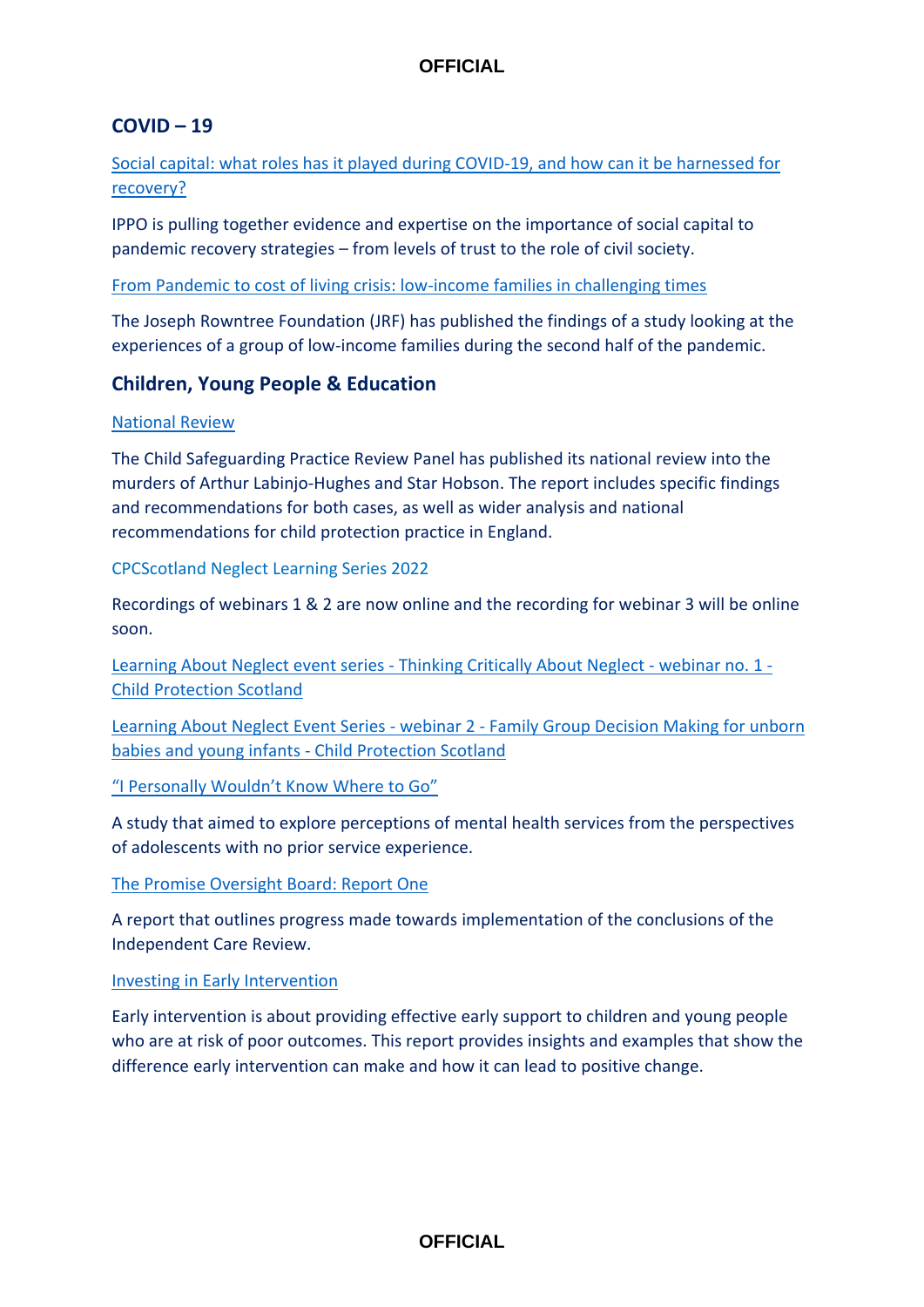### [Pets and changing homes: the views of care experienced children/young people](https://www.ed.ac.uk/health/research/centres/cadp/child-animal-research/research-and-knowledge-exchange-projects/engaging-with-practitioners/pets-and-changing-homes?utm_medium=email&utm_source=govdelivery)

Researchers at the University of Edinburgh are looking for the views of care experienced children and young people in a survey of relationships with pets and the impact of housing/home transitions.

### [Raising awareness of the dangers of button batteries](https://www.capt.org.uk/button-battery-safety?utm_medium=email&utm_source=govdelivery)

The Child Accident Prevention Trust (CAPT) has developed a set of free resources for you to display and share with families explaining the dangers posed by button batteries. These include a poster, session plan, advice flyer and factsheet translated into 17 community languages.

### [How Together for Childhood is bringing about change for local communities](https://learning.nspcc.org.uk/research-resources/2022/together-for-childhood-design-principles-evaluation?utm_source=Adestra&utm_medium=email&utm_content=How%20Together%20for%20Childhood%20is%20bringing%20about%20change%20for%20local%20communities&utm_campaign=20220516_KIS_CASPAR_May16)

NSPCC Learning has published the latest Together for childhood report summarising key learnings from the process evaluation. The process involved conducting semi-structured interviews with NSPCC staff, community members and partners from local, statutory and voluntary organisations.

### [Safeguarding by health visitors](https://parentinfantfoundation.org.uk/health-visitors-matter/)

The Parent-Infant Foundation has published a report, from the First 1001 Days Movement, about the importance of health visitors. Key points from the report, which compiles statements from parents, professionals, and charities including the NSPCC, on the role of health visitors.

#### [Care Inspectorate Report on Distance Placements](https://www.careinspectorate.com/images/documents/6670/Distance%20placements%20exploration%20report%202022.pdf)

In August 2020, the Care Inspectorate set up a short-life working group to explore and report on crossborder and distance placements including those from within Scotland or elsewhere in the UK or Republic of Ireland.

#### [Care system: Help families before they reach crisis, urges review](https://www.bbc.co.uk/news/uk-61509043)

Tens of thousands more children could end up in care without radical changes to child protection, a "once-in a generation" review has warned.

#### ['Rights Right Now' Report](https://www.togetherscotland.org.uk/media/3092/rrn19052022.pdf)

Together Scotland has published a new report outlining key findings, insights, and recommendations from the Rights Right Now! (RRN!) project, which was established as a pilot project to support children and young people's meaningful and inclusive participation in the UNCRC implementation programme.

#### [Life Story Work podcast from Research in Practice](https://www.researchinpractice.org.uk/children/content-pages/podcasts/ensuring-childrens-life-stories-are-at-the-centre-of-direct-work/?utm_source=Non-Partner+bulletin&utm_campaign=da4b9313c0-Non_partner_May_22&utm_medium=email&utm_term=0_4146f9bdbb-da4b9313c0-38176525)

This podcast discusses Norfolk County Council's approach to life story work and the importance of making sure that children's life stories, and how they understand them, is at the centre of all direct work with them.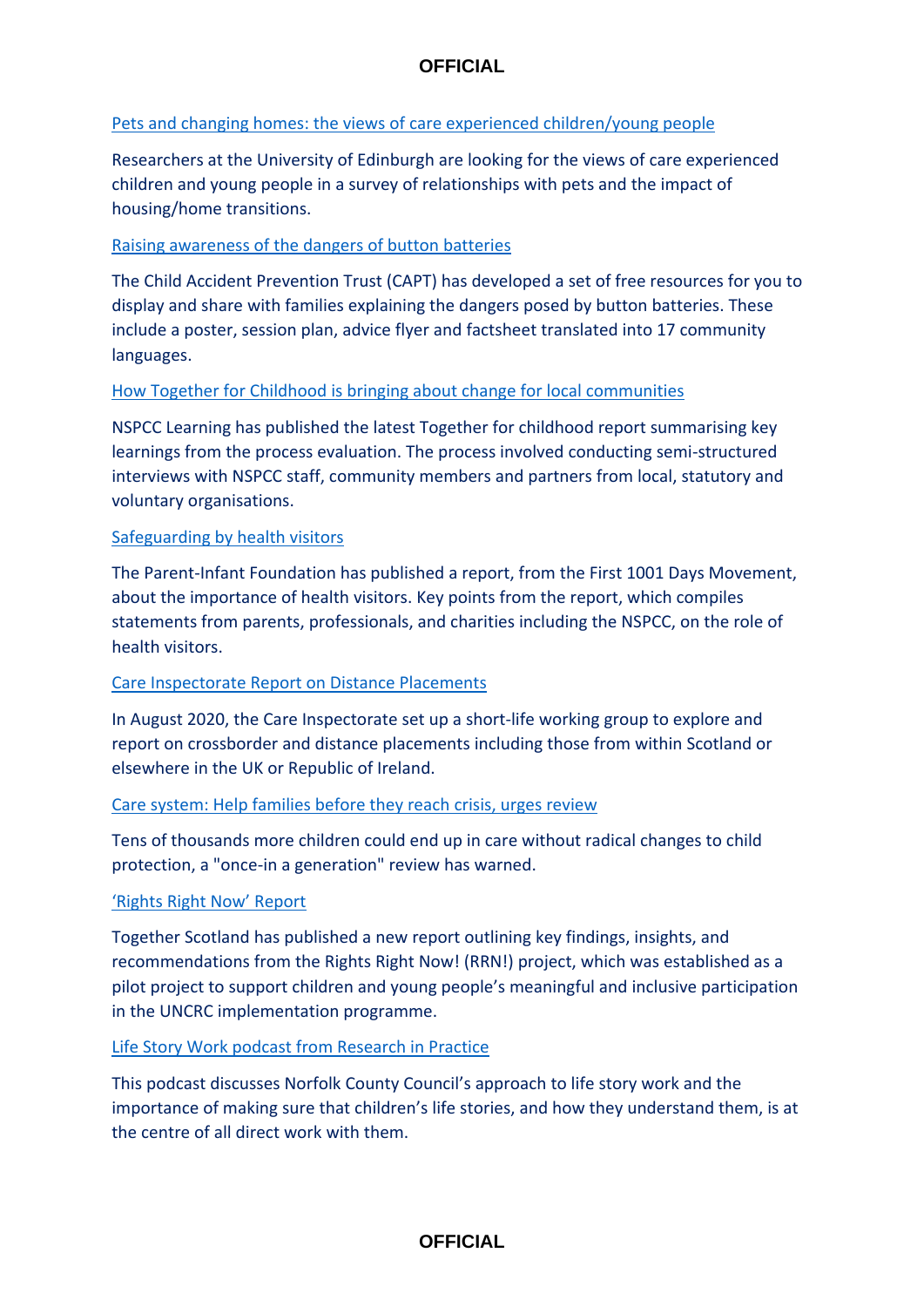## [Keeping Families Together](https://socialworkscotland.us13.list-manage.com/track/click?u=a1d6646f1ed133a18f3d080c0&id=b7ee089006&e=b02894b17b)

Over the next three years Scottish Government will be working alongside Scotland's five secure care units to support young people and their families through their new 'Keeping Families Together' project. More information on the project can be found here.

## **Disability**

### ["We're entitled to be parents just like normal people"](https://doi.org/10.1111/bld.12481)

A multiperspective interpretative phenomenological analysis of a mother with a learning disability's experience of parenting following the removal of her older children

## **Autism, ADHD & Learning Difficulties**

[A Preliminary Evaluation of a Brief Behavioural Parent Training for Challenging Behaviour in](https://doi.org/10.1007/s10803-022-05493-3)  [Autism Spectrum Disorder](https://doi.org/10.1007/s10803-022-05493-3)

The findings from a pilot trial that aimed to evaluate a novel brief behavioural parent training intervention targeting caregivers of children with autistic spectrum disorder aged 5– 9.

## **Mental Health**

[Parental Mental Health Problems and the Risk of Child Maltreatment: The Potential Role of](https://doi.org/10.3390/soc11030108)  [Psychotherapy](https://doi.org/10.3390/soc11030108)

A theoretical review of the risks faced by some children living in families with parental mental health problems and the role that psychotherapy can play in resolving emotional and interpersonal difficulties.

#### [Mental Capacity Report -](https://www.39essex.com/tag/mental-capacity-newsletter/) May 2022

39 Essex Chambers' monthly report on aspects of mental capacity law in the UK.

## **Adults, Older People & Dementia**

#### [Hoarding Awareness Week 2022](hoardingawarenessweek.org.uk)

Took place from the 16th-20th May this year. One of the key messages of UK Hoarding Awareness Week 2022 was: Supportive Intervention not eviction – when a person who hoards receives support there is no need to use legal processes to evict a person for a now recognised mental health condition (World Health Organisation 2022 inclusion in ICD).

You can find out more about hoarding, Hoarding Awareness Week, and access some really useful resources on their website.

#### [The Impact of Dementia on Women](https://www.alzheimersresearchuk.org/about-us/our-influence/policy-work/reports/the-impact-of-dementia-on-women/)

Dementia devastates the lives of everyone it touches, but Alzheimer's Research UK analysis shows that women are bearing a disproportionate weight of the impact. Their analysis shows that dementia became the leading cause of death for UK women more than a decade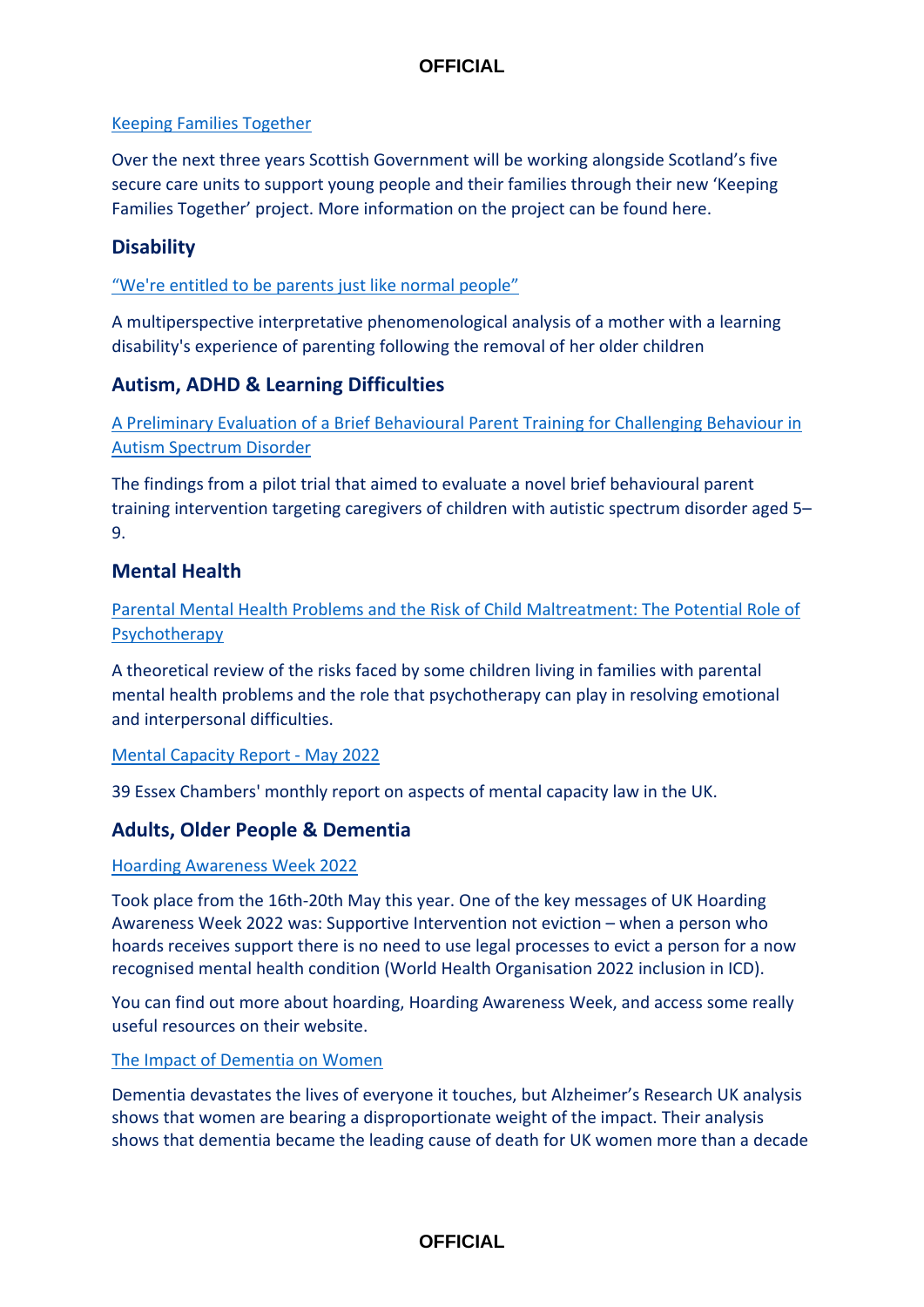ago, in 2011. Shockingly, it's remained at this position ever since, even at the height of the COVID-19 pandemic.

### **Carers**

### [Glasgow HSCP Carer Strategy 2022-2025](https://glasgowcity.hscp.scot/sites/default/files/publications/Glasgow%20City%20HSCP%20Carers%20Strategy%202022-2025.pdf)

A joint strategy containing relevant information for both adult and young carers who look after someone resident in Glasgow. The Carer Strategy will play a key role in delivering Glasgow City HSCP's commitment to making Glasgow a carer-friendly city, where unpaid carers are treated with compassion and kindness.

### **Housing & Homelessness**

#### [Homelessness charity launches women's harm reduction app](https://tfn.scot/news/homelessness-charity-launches-womens-harm-reduction-app?utm_medium=email&utm_campaign=TFN%20digest%20Friday%2027%20May%202022&utm_content=TFN%20digest%20Friday%2027%20May%202022+CID_1be5a7cf1b64fcd9ed241903ffe730b9&utm_source=tfn&utm_term=Homelessness%20charity%20launches%20womens%20harm%20reduction%20app)

Simon Community Scotland (SCS) has teamed up with tech consultancy AND Digital to provide easy-to-access evidence-based harm reduction support, advice and resources to people using the charity's services, through their first ever digital app called 'By My Side.'

## **Substance Use & Addictions**

### [The United Kingdom's first unsanctioned overdose prevention site; A proof-of-concept](https://www.sciencedirect.com/science/article/pii/S0955395922000901)  [evaluation](https://www.sciencedirect.com/science/article/pii/S0955395922000901)

The unsanctioned overdose prevention site (OPS) in Glasgow in 2020/21 has shown it is possible to run such a service in the UK without being closed down by the police. It evidences a demand for low threshold and peer-informed services among people who are highly marginalised, with complex health, psychological, and practical needs.

#### [Edinburgh cabbies to carry naloxone](https://www.healthandcare.scot/default.asp?page=story&story=3111)

The capital's largest taxi operator has joined a Scottish Ambulance Service initiative to place the life-saving drug naloxone in cabs operating across Edinburgh and to train drivers in using the medicine.

#### [Professional Helpers' Experiences of Assisting the Bereaved After Drug](https://journals.sagepub.com/doi/10.1177/14550725221085345)-Related Death

A systematic review that aimed to explore knowledge regarding professional helpers' experiences of providing assistance to people bereaved after a drug-related death.

## **Equality & Poverty**

#### [Scottish benefits roll-out successful but challenges remain](https://www.audit-scotland.gov.uk/news/scottish-benefits-roll-out-successful-but-challenges-remain)

An Audit Scotland report advises that the roll out of new devolved social security benefits is going well but there is still a lot to be delivered. New and complex social security benefits such as the Scottish Child Payment have been launched despite the challenges of the pandemic. People are also positive about their experience of Social Security Scotland.

#### [Help with the Cost of Living](https://costoflivingsupport.campaign.gov.uk/)

The UK Government has announced a range of new measures to support people through the current cost of living crisis, and launched a new website to help determine what support someone is eligible for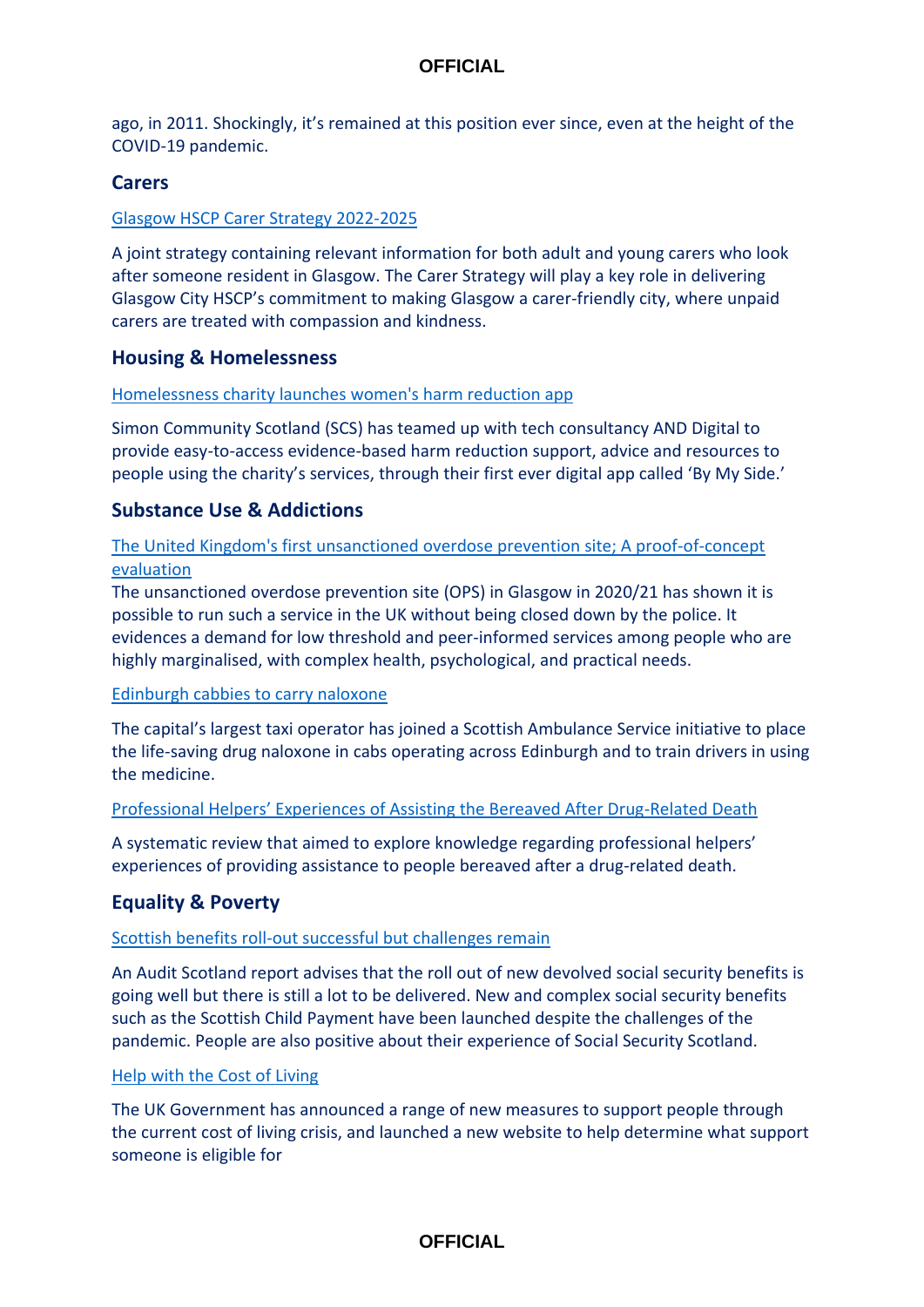## **Gender Based Violence**

[Rape victims to get chance to meet their abusers](https://www.bbc.co.uk/news/uk-scotland-61578224)

For the first time in Scotland, victims of rape and domestic abuse will be able to formally meet those who harmed them.

## **Refugees, Asylum, Trafficking and Immigration**

[Social-Capital-Based Mental Health Interventions for Refugees](https://doi.org/10.1016/j.socscimed.2022.114787)

A systematic review that aimed to find patterns in the literature on how social-capital-based interventions can improve the mental health of refugees.

[Practitioner Responses to Child Trafficking: Emerging Good Practice](https://www.cumberlandlodge.ac.uk/sites/default/files/practitioner_responses_to_child_trafficking_-_emerging_good_practice_screen.pdf)

This report presents the key findings of a conference convened by Cumberland Lodge in partnership with the Independent Anti-Slavery Commissioner, Dame Sara Thornton. It makes several recommendations which the authors hope will improve practice and outcomes.

## **Crime, Justice & Prisons**

Women's Experiences of Prison[-Based Mental Healthcare: A Systematic Review of](https://www.emerald.com/insight/content/doi/10.1108/IJPH-09-2021-0091/full/html)  [Qualitative Literature](https://www.emerald.com/insight/content/doi/10.1108/IJPH-09-2021-0091/full/html)

This paper aims to synthesise the findings of qualitative literature to gain a deeper understanding of the experiences of women in the context of prison-based mental health care.

#### [Restorative justice launch: New national hubs pave way](https://www.gov.scot/news/restorative-justice-launch/)

Pioneering new restorative justice services will "put victims at the heart of the justice system and bring huge benefits for years to come". Justice Secretary Keith Brown has welcomed the launch of two hubs that will pave the way for restorative justice services to be rolled out across Scotland.

## **Social Care & Practice**

[Revised National Guidance for Adult Protection Committees for Conducting Learning](https://www.gov.scot/isbn/9781804354322)  [Reviews](https://www.gov.scot/isbn/9781804354322)

The revised National Guidance for Adult Protection Committees for conducting Learning Reviews has been published on the Scottish Government website.

This guidance provides updated and revised information to take account of practice and policy developments, superseding the previous Interim Framework for Adult Protection Committees Conducting a Significant Case Review.

[Children and Young People's Services Joint Inspection Reports from the Care Inspectorate](https://www.careinspectorate.com/index.php/2-uncategorised/520-joint-inspection-of-services-to-protect-children-and-young-people-west-dunbartonshire-council-area)

Joint inspections focus on how well services are working together to improve the lives of children and young people who have experienced or are at risk of abuse and neglect, and those who are, or have been, looked after by the local authority.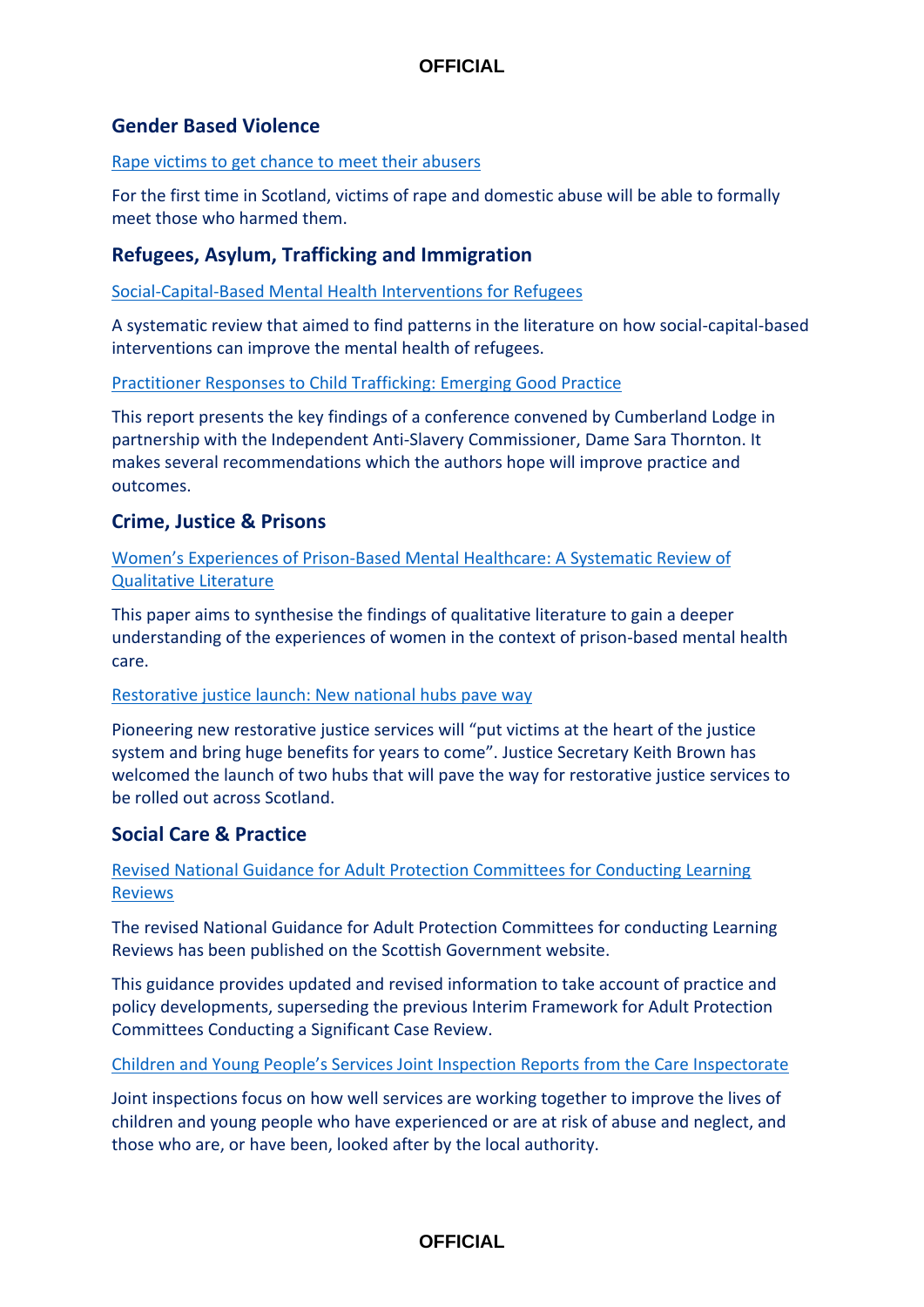An interim report from the Care Inspectorate into support services for children and young people at risk of harm in [West Dunbartonshire](https://www.careinspectorate.com/images/documents/6677/Joint%20inspection%20of%20services%20for%20children%20and%20young%20people%20West%20Dunbartonshire%20May%202022.pdf) has recognised significant challenges.

Services for children and young people in need of care and protection in [Orkney](https://www.careinspectorate.com/images/documents/6690/2nd%20progress%20review%20services%20for%20children%20and%20young%20people%20in%20Orkney%20May%202022.pdf) have made key improvements in the last two years.

## [Protecting Our Children: A Balancing Act](https://www.bbc.co.uk/programmes/m0017g7d)

The BBC has released a new Panorama episode which looks at social workers and the nature of their work with children and families. The documentary investigates how social workers make decisions about children's lives and hears from families they have worked with.

[Chief Social Worker for Adults Annual Report 2021-22: strength from adversity](https://socialworkwithadults.blog.gov.uk/2022/05/11/chief-social-worker-for-adults-annual-report-2021-22-strength-from-adversity/)

The UK Government has published the Chief Social Worker for Adults Report which captures a wide range of updates from the English social work profession.

## **Online & Financial Harm**

[Digital fingerprints of a million child abuse images made](https://www.bbc.co.uk/news/technology-61647195)

Digital fingerprints of a million images of child sexual abuse have been created, the Internet Watch Foundation has said.

### [Online safety SEND resources](https://www.childnet.com/what-we-do/our-projects/thrive-online/)

Childnet has released new resources around online safety to support young people with Special Educational Needs and Disabilities (SEND) aged 11 and over.

#### [Online safety and the dark web](https://www.thinkuknow.co.uk/professionals/resources/dark-web-explained/)

The Child Exploitation and Online Protection Command (CEOP) of the National Crime Agency (NCA) has released resources for use by [professionals](https://www.thinkuknow.co.uk/professionals/resources/dark-web-explained/) and [parents and carers](https://www.thinkuknow.co.uk/parents/articles/dark-web-explained/) to understand the dark web.

## **Events**

[Careers by design: Ensuring the needs of care experienced learners are at the heart of](https://www.eventbrite.co.uk/e/celcis-education-forum-careers-by-design-tickets-354633186407)  [Scotland's career services, 14/06/22, 09:30](https://www.eventbrite.co.uk/e/celcis-education-forum-careers-by-design-tickets-354633186407) – 11:00

CELCIS are delighted to welcome Greg Hiddleston and Pauline Stratford from [Skills](https://www.skillsdevelopmentscotland.co.uk/)  [Development Scotland](https://www.skillsdevelopmentscotland.co.uk/) (SDS), to speak at their latest Education Forum meeting about its recent [Career Review,](https://www.skillsdevelopmentscotland.co.uk/career-review/#:~:text=A%20key%20part%20of%20the,ambition%20of%20Scotland) which aims to ensure that career services in Scotland are fit for purpose and future proofed to meet the demands of a changing world of work.

The meeting is open to all who work with children and young people in an educational setting.

#### Leading Culture Change – [#SaferCultureSaferSport, 16/06/22, 10:00](https://www.anncrafttrust.org/events/leading-culture-change-saferculturesafersport-online-seminar-series/?utm_source=Ann+Craft+Trust&utm_campaign=a6eeac56a7-EMAIL_CAMPAIGN_2018_05_31_02_43_COPY_01&utm_medium=email&utm_term=0_d0139be1bf-a6eeac56a7-575981109) – 11:00

Organisations should lead by example to empower everyone with the confidence to challenge and instigate change. In this FREE online seminar, British Paralympic Association's Director of Sport Penny Briscoe OBE and Head of Athlete Services, Clare Cunningham will:

• Explain how the British Paralympic Association became a person-centred organisation by focusing on creating a positive team experience.